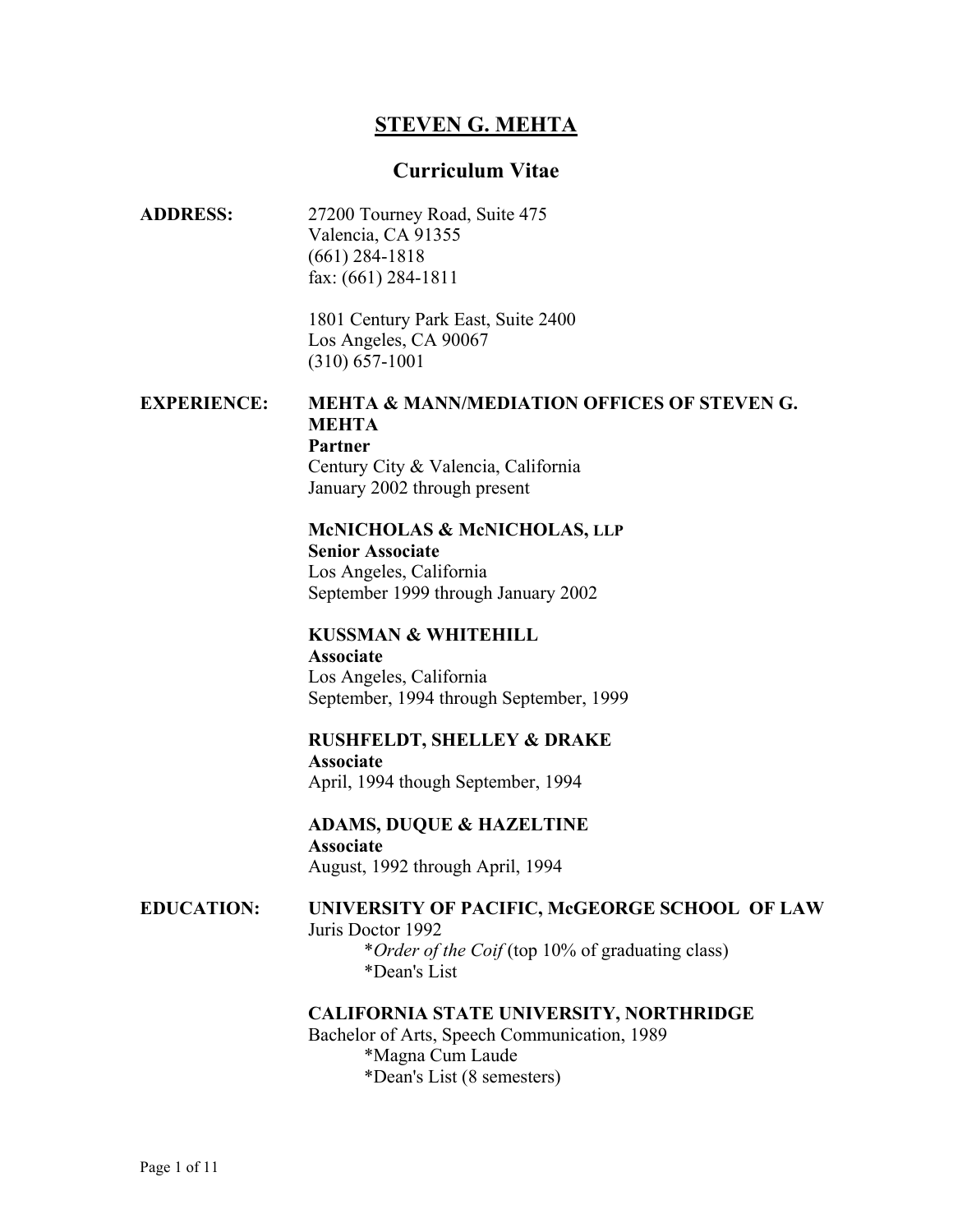# **ADMITTED:** California State Bar -- December 1992 California State Trial and Appellate Courts United States District Court - Central District of California United States District Court – Eastern District of California United States Court of Appeals -- Ninth Circuit

## **ORGANIZATIONS:**

Consumer Attorneys Association of Los Angeles Consumer Attorneys of California American Inns of Court, George McBurney Inn of Court Beverly Hills Bar Association Los Angeles County Bar Association San Fernando Valley Bar Association (1992-1994, 2004-2005) California State Bar Association, Small Firm and Solo Practitioner Section Professional Networking Group Santa Clarita Chamber of Commerce American Bar Association Santa Clarita Valley Bar Association Southern California Mediation Association

#### **TEACHING APPOINTMENTS**

Asst. Professor, California State University, Northridge, Department of Speech Communications Professor, Los Angeles Valley College Paralegal Training Program

## **APPOINTMENTS/COMMITTEES**

President, San Fernando Valley Bar Association, Barristers (past) Education Committee, Consumer Attorneys of Los Angeles Internet Committee, San Fernando Valley Bar Association (past) Co-Chair Networking Committee, Beverly Hills Bar Association, 2000 Resolutions and Legislative Committee, Beverly Hills Bar Association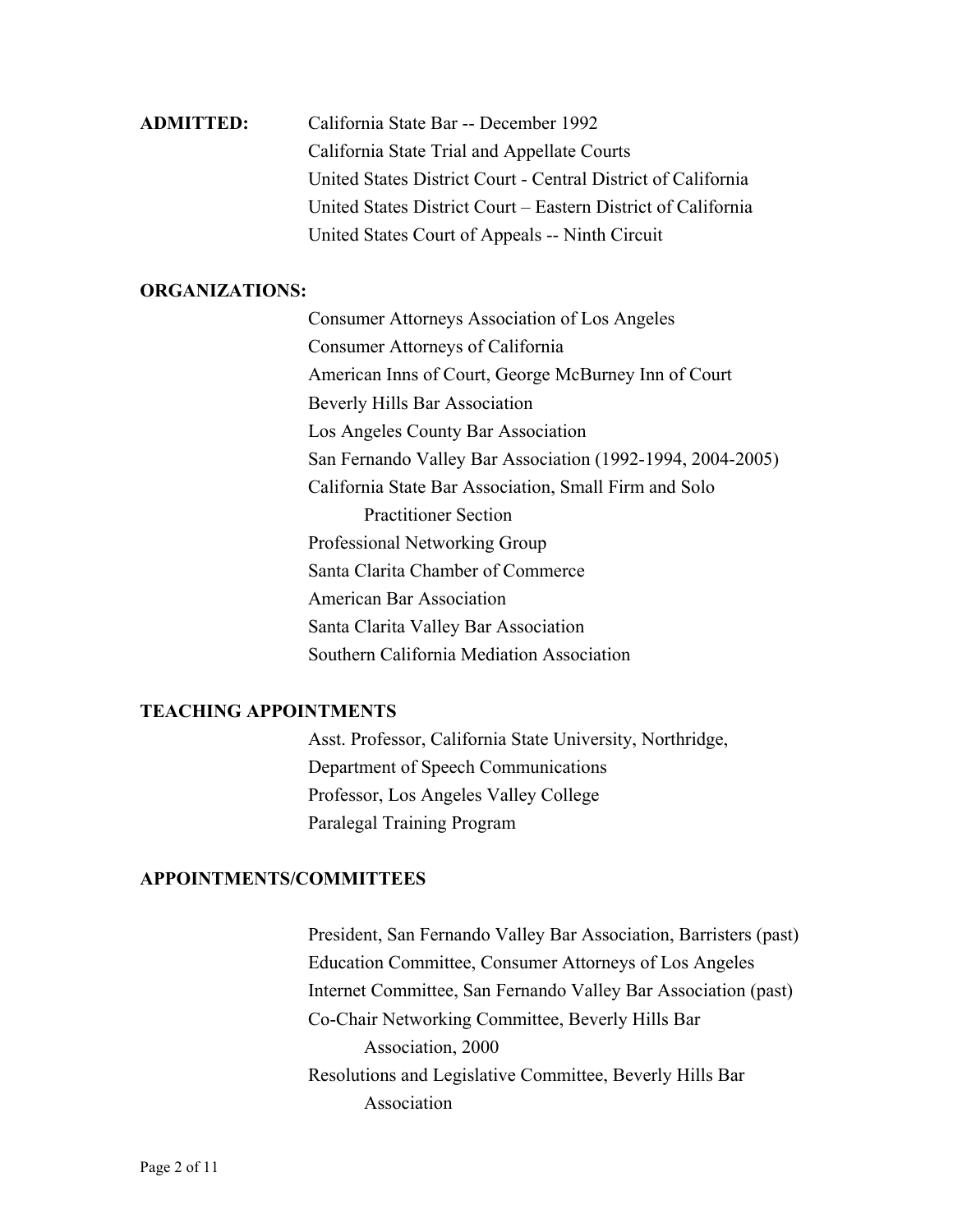| Co-Chair, Small Firm and Technology Section, Beverly Hills        |
|-------------------------------------------------------------------|
| Bar Association, 2001                                             |
| Minorities in the Practice of Law Committee, Los Angeles County   |
| Bar Association, 1993                                             |
| Executive Committee, Small Firm and Solo Practitioner             |
| Section, California State Bar Association                         |
| Chair, Small Firm and Solo Practitioner Section, California State |
| <b>Bar Association</b>                                            |
| Newsletter Committee, Professional Networking Group               |
| Treasurer, American Inns of Court, George McBurney Inn of         |
| Court, 2000                                                       |
| Membership Chair, American Inns of Court, George McBurney         |
| Inn of Court, 2001                                                |
| Co-Chair, Alternative Dispute Resolution Section, San Fernando    |
| Valley Bar Association                                            |
| California State Bar, Taskforce on Disclosure of Malpractice      |
| Insurance                                                         |
|                                                                   |

#### **AWARDS**

| Lawyer of the Year, The State Bar of California, Solo and Small |
|-----------------------------------------------------------------|
| Firm Section, 2004                                              |
| SuperLawyer – Mediator, SuperLawyer Magazine, published by      |
| Los Angeles Magazine, February, 2005.                           |

## **SERVICE**

Mediator, Los Angeles County Superior Courts Arbitrator, Los Angeles County Superior Courts Community Outreach Program, George McBurney Inn of Court Board Member, WISE Senior Services Judge Pro Tem, Los Angeles Superior Court

## **PUBLISHED DECISIONS:**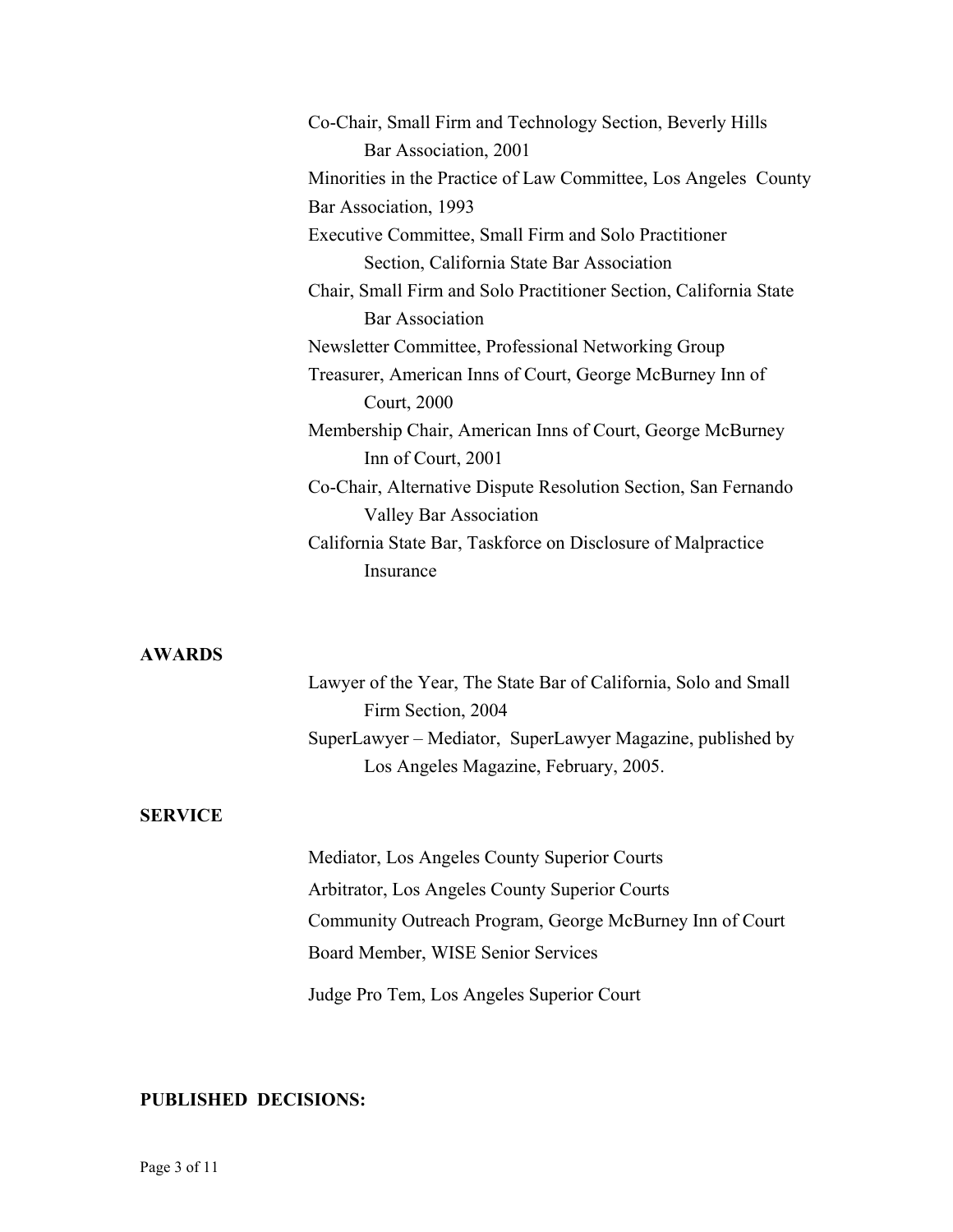*Fraker v. Sentry Life Insurance Co.*, 19 Cal.App.4<sup>th</sup> 276 (1993)

*Kibbee v. Blue Ridge Ins. Co.*, 69 Cal.App.4th 53, 81 Cal.Rptr.2d 294 (1999)

## **SPEAKING ENGAGEMENTS:**

#### PACIFIC LEGAL INSTITUTE, January, 1997

Spoliation of Evidence

Insurance Practices

- PROFESSIONAL EDUCATION SYSTEMS INC., January, 2000 "Elder Abuse Litigation"
- CAALA 18th Annual Convention 2000 "Demystifying Medical Records"
- CALIFORNIA STATE BAR CONVENTION, October, 2000 "How To Negotiate Effectively in Mediation"
- PROFESSIONAL EDUCATION SYSTEMS INC., January, 2001 "Nursing Home Litigation"
- JUDICATE WEST, INC. April, 2001 "Mediation In Elder Abuse Litigation"
- CAALA, April, 2001 "Tort Litigation Practice and Procedure For the Staff-At-Law"
- CALIFORNIA STATE BAR CONVENTION, September, 2001 "Tips and Traps in Elder Abuse Litigation"
- CAALA, 19<sup>th</sup> Annual Convention, September, 2001 "De Mystifying Scientific Evidence"
- CALIFORNIA STATE BAR CONVENTION, September, 2001 "Negotiation Strategies in Mediation – What Works and What Doesn't Work To Get the Best Settlement For Your Client"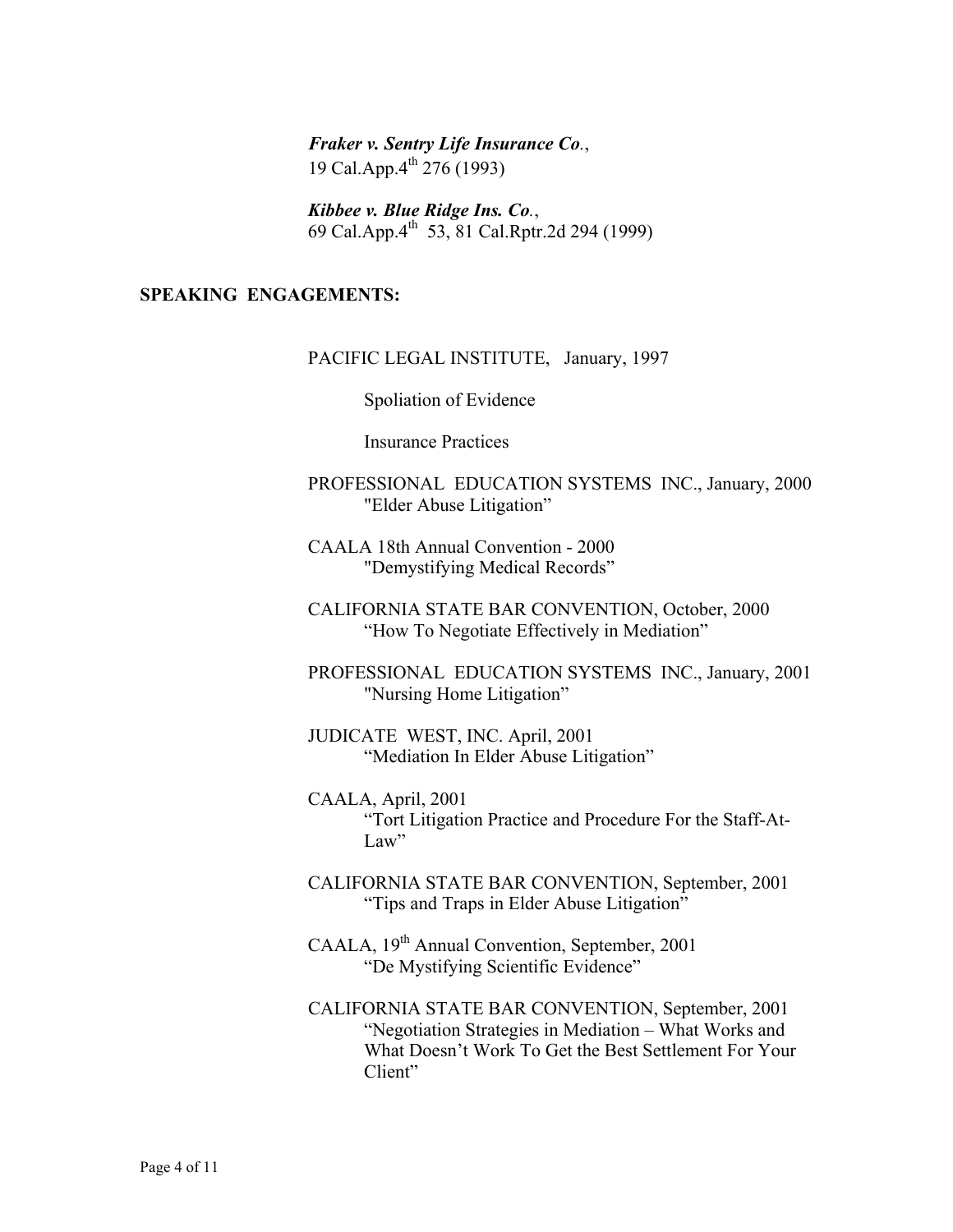- CALIFORNIA STATE BAR CONVENTION, September, 2001 "How Solo and Small Firm Practitioners Can Use the Web To Enhance Their Practice"
- PROFESSIONAL EDUCATION SYSTEMS INC., January, 2002 "Nursing Home Litigation"
- CALIFORNIA STATE BAR SECTION EDUCATION INSTITUTE, January, 2002 "How to Get The Best Results in Mediation – Helpful Negotiation Strategies"
- CULVER MARINA BAR ASSOCIATION, March 2002 "Tips and Traps in Elder Abuse Litigation"
- LOS ANGELES SUPERIOR COURT ADR COMMITTEE & SOUTHERN CALIFORNIA MEDIATION ASSOCIATION, May 7, 2002 "Mediating Elder Abuse Claims"
- CALIFORNIA CPA EDUCATION FOUNDATION, October, 2002, "2002 Employment Practices Conference"
- CALIFORNIA STATE BAR CONVENTION, October, 2002 "Advanced Trial Preparation"
- CALIFORNIA STATE BAR CONVENTION, October, 2002 "Negotiation Strategies in Mediation: What Works and What Doesn't Work To Get the Best Settlement For Your Client."
- CALIFORNIA STATE BAR CONVENTION, October, 2002 "Tips and Traps in Elder Abuse Litigation"
- LORMAN EDUCATION GROUP, November, 2002, "Employment Law Update"
- CALIFORNIA CPA EDUCATION FOUNDATION, November, 2002, "2002 Employment Practices Conference"
- NATIONAL BUSINESS INSTITUTE, November, 2002 "Nursing Home Malpractice in California: Successful Case Management From Investigation to Trial"

NATIONAL BUSINESS INSTITUTE, December, 2002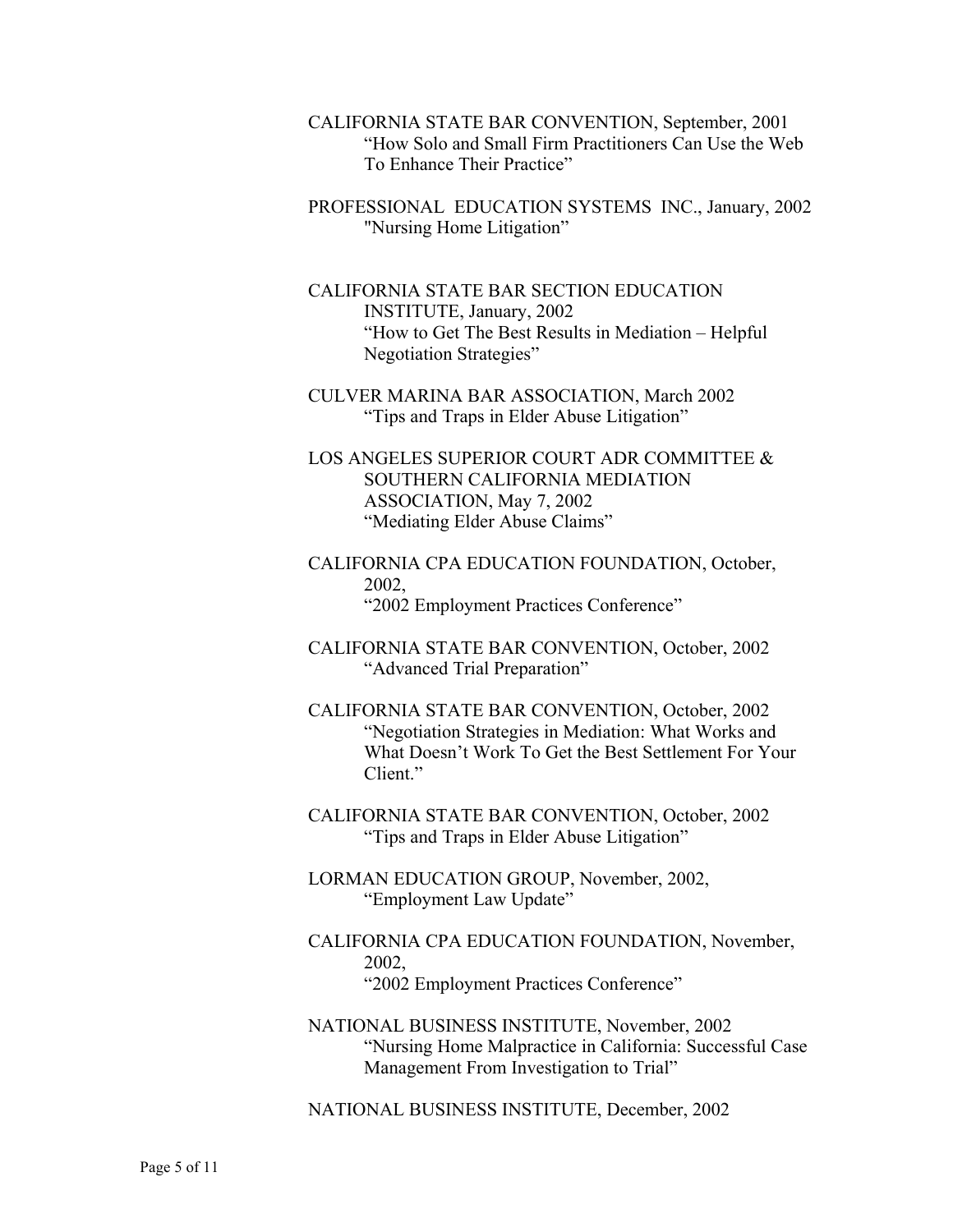"Nursing Home Malpractice in California: Successful Case Management From Investigation to Trial"

- CALIFORNIA STATE BAR SECTION EDUCATION INSTITUTE, January, 2003 "How To Not Leave Money On The Table And Get The Best Results In Mediation"
- PROFESSIONAL EDUCATION SYSTEMS INC., January, 2003 "Nursing Home Litigation"
- AMERICAN BAR ASSOCIATION, August, 2003 "Negotiation Skills – How to Get the Best Results"
- CALIFORNIA STATE BAR CONVENTION, September, 2003 "How to Ethically Get The Best Results in Mediation"
- CALIFORNIA STATE BAR CONVENTION, September, 2003 "From Stone to Chisel to the New Era in Information Technology"
- CAALA, 21<sup>st</sup> Annual Convention, September, 2003 "The Basics of Elder Abuse"

SOUTHERN CALIFORNIA PHYSICIANS INTERINDEMNITY EXCHANGE, September, 2003 "Elder Abuse: An Issue For All Healthcare Providers"

PROFESSIONAL EDUCATION SYSTEMS INC., NURSING HOME NEGLIGENCE CONFERENCE V, September, 2003 "How OBRA is Used"

PROFESSIONAL EDUCATION SYSTEMS INC., NURSING HOME NEGLIGENCE CONFERENCE V, September, 2003 "Ethical Considerations in Nursing Home Litigation"

PROFESSIONAL EDUCATION SYSTEMS INC., NURSING HOME NEGLIGENCE CONFERENCE V, September, 2003 "Preliminary Discovery"

SOUTHERN CALIFORNIA PHYSICIANS INTERINDEMNITY EXCHANGE, November, 2003 "Elder Abuse Litigation, An Issue For All Healthcare Providers"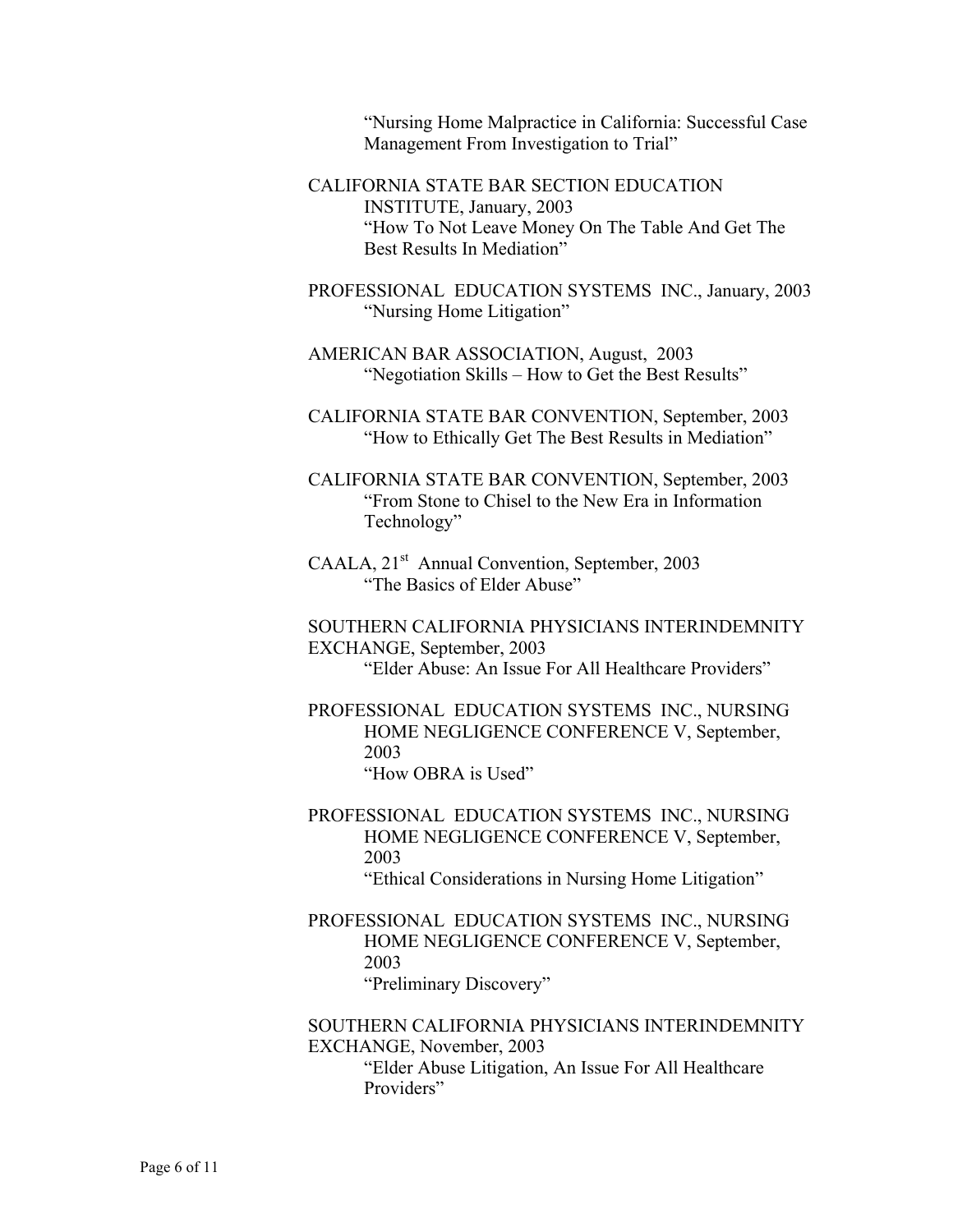PROFESSIONAL EDUCATION SYSTEMS INC., January, 2004 "How to effectively use Written Discovery"

PROFESSIONAL EDUCATION SYSTEMS INC., January, 2004 "How to Use the Regulations in Nursing Home Litigation"

CALIFORNIA STATE BAR SECTION EDUCATION INSTITUTE, January, 2004 "Advanced Trial Preparation and Advocacy Practice"

CALIFORNIA STATE BAR SECTION EDUCATION INSTITUTE, January, 2004 "Advanced Mediation Strategies for the Sophisticated Negotiator - 10 Guaranteed Ways to Get Better Results for Your Clients in Mediation"

- CALIFORNIA STATE BAR SECTION EDUCATION INSTITUTE, January, 2004 "From Stone and Chisel to a New Era in a Paperless Information Technology"
- CALIFORNIA STATE BAR CONVENTION, October, 2004 "From Stone to Chisel to the New Era in Information Technology"
- CALIFORNIA STATE BAR CONVENTION, October, 2004 "10 Guaranteed Ways to Get Better Results for Your Clients in Mediation"
- LABOR & EMPLOYMENT LAW SYMPOSIUM, 2004 "More Than Compromise: Confronting Mediation Process Misconceptions"
- SAN FERNANDO VALLEY BAR ASSOCIATION, November, 2004 "Ten Mistakes Made By Attorneys to Kill Any Mediation"
- CALIFORNIA STATE BAR ASSOCIATION, SMALL FIRM AND SOLO SECTION, November, 2004 "Big Business Solutions for Small Firms"

SAN FERNANDO BAR ASSOCIATION, January, 2005 "Mars and Venus in the Mediation"

#### **PUBLICATIONS:**

*Products Liability in Medical Device Cases, Can David Beat Goliath?*, Forum, May, 1995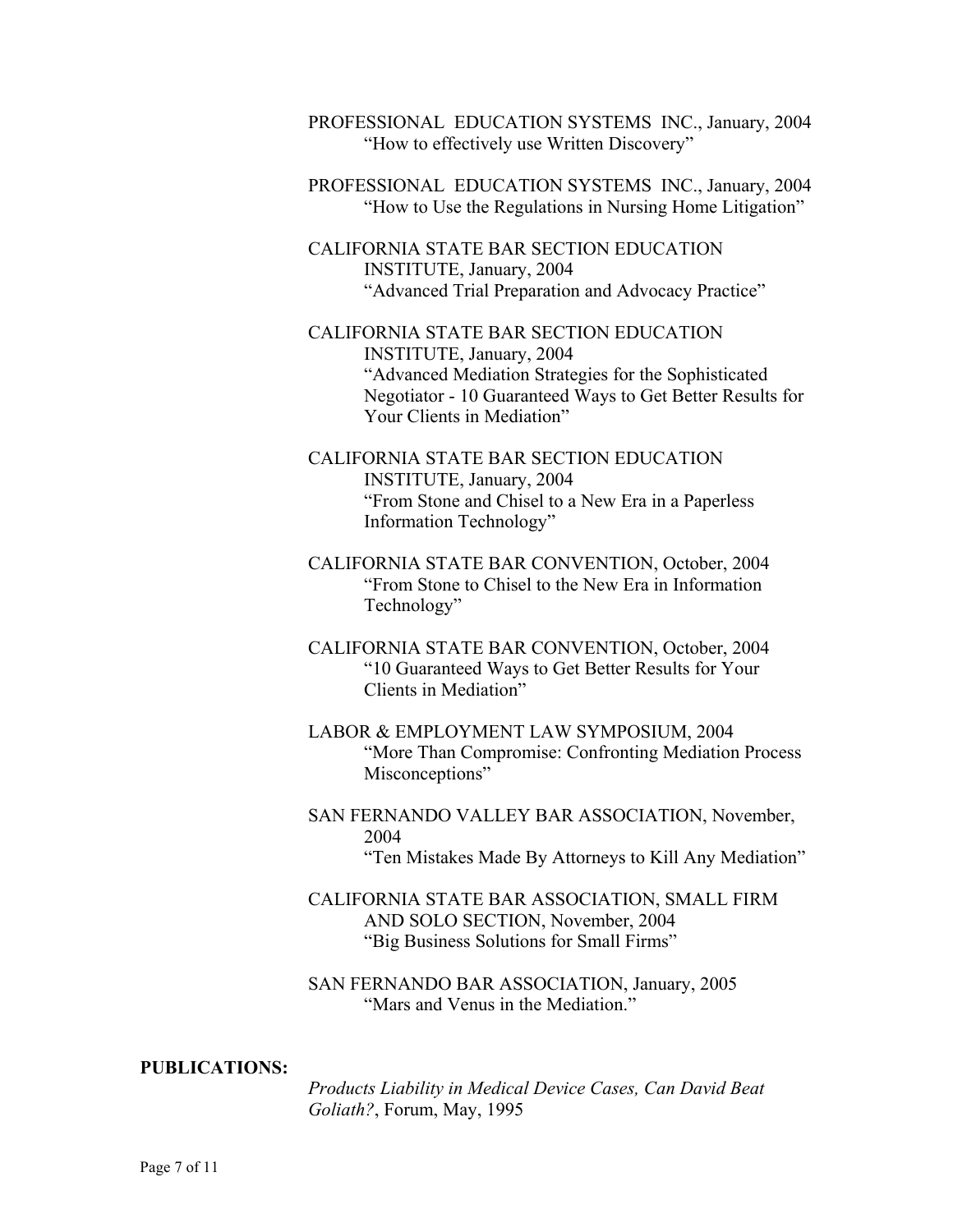*Products Liability in Medical Device Cases, after Medtronic, Inc. v. Lohr*, Advocate, November, 1996

*Section 364 – The 90 Day Blunder*, Forum, January/February, 1998

*Trusted Texts – Cross-Examining Medical Experts on Learned Treatises*, Los Angeles Daily Journal, April 3, 1998

*Risk Assessment: -- Contractor Liability for Employee Injuries*, Los Angeles Daily Journal, September 2, 1998

*Mountain or Molehill? Defective 90-Day Notices in Medical Malpractice Actions*, Los Angeles Daily Journal, October 2, 1999

*How the Litigation Privilege Has Been Litigated*, Los Angeles Lawyer Magazine, October, 1998

*Jurassic Tort? Third Party Spoliation Survives, For Now.* Los Angeles Daily Journal, December 31, 1999

*Periodic Inequity*, Los Angeles Daily Journal, March 5, 1999

*At Risk Elders: Enhanced Remedies Only Available For Egregious Abuse*, Los Angeles Daily Journal, April 2, 1999

*Expertise*, Verdicts & Settlements, Los Angeles Daily Journal, June 4, 1999

*Discovery – Many New Lawyers Want Trial Experience Immediately After Passing The Bar, But This Ignores the Importance of Careful and Thorough Discovery*, Los Angeles Daily Journal, Verdicts and Settlements, June 18, 1999

*Beyond Limits: Elder Abuse Claims Not Subject to MICRA*, Los Angeles Daily Journal, July 2, 1999

*All Intents: Supreme Court Limits Expansion of Proposition 213*, Los Angeles Daily Journal, August 30, 1999

*Unbinding Binding Arbitration: Has the Defendant Waived the Right to Compel Arbitration?*, Forum, September, 1999

*Tough Fight: Avoiding Mandatory Arbitration Clauses*, Los Angeles Daily Journal, September 28, 1999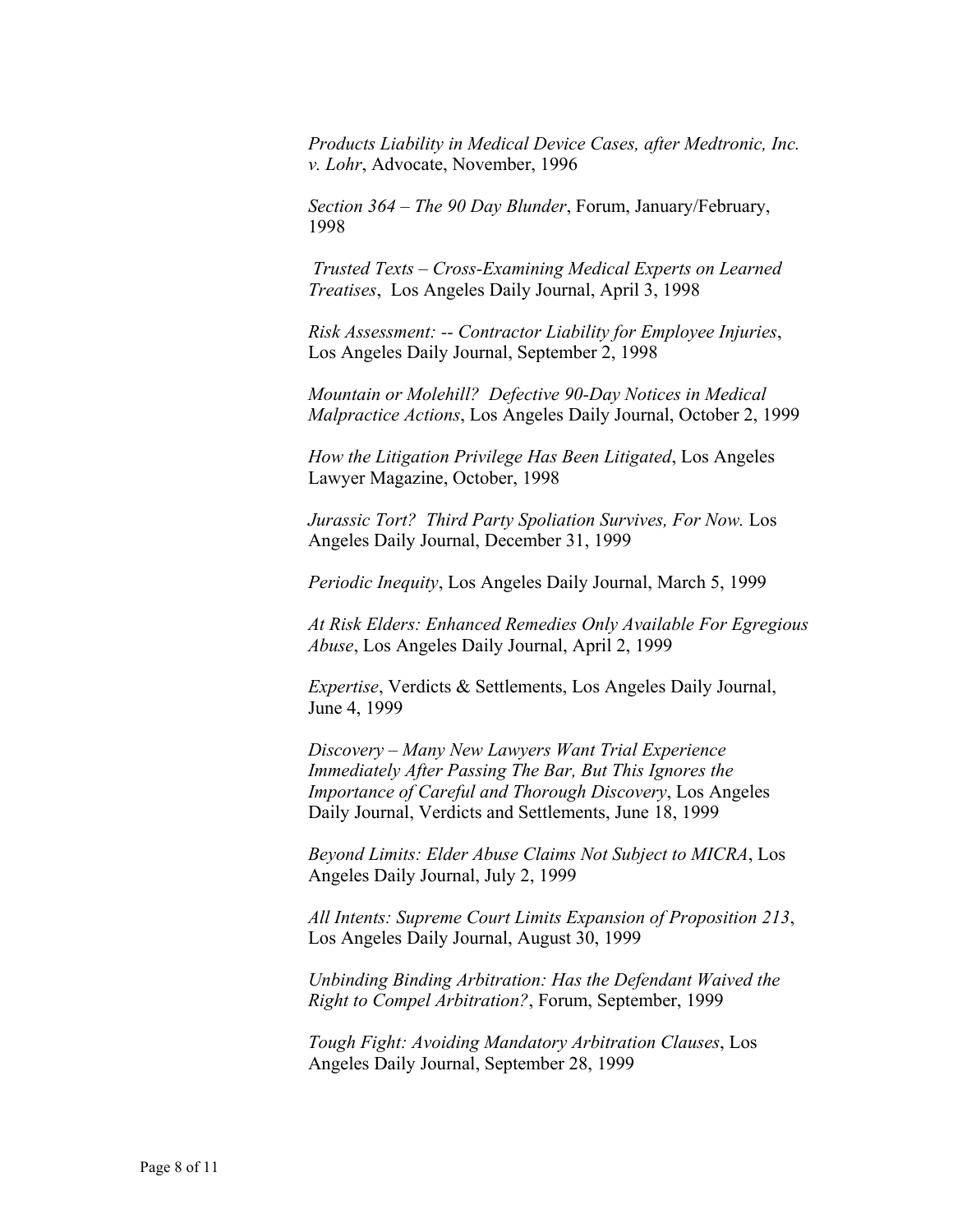*First Aid for Third Parties,* Verdicts and Settlements, Los Angeles Daily Journal, October 22, 1999

*Tricky Trial, Understanding Dangers That Arise in Medical-Malpractice Litigation*, Los Angeles Daily Journal, December 3, 1999

*Harmful Homes, Despite Heavy Regulation, Many Patients Are Still Being Abused*, Los Angeles Daily Journal, February 4, 2000

*Laying Out the Proof, New Technologies Make Demonstrative Evidence Easier to Use in Settlement Negotiations*, Los Angeles Daily Journal, Verdicts and Settlements, March 31, 2000

*Patient Evaluation, Analyzing An Elder-Abuse Case Requires a Systemic Investigation*, Los Angeles Daily Journal, April 7, 2000

*Procedural Hurdle, Pleading Requirements of Section 425.13 Apply To Elder-Abuse Cases*, Los Angeles Daily Journal, May 5, 2000

*Busy System, Elder-Abuse Appellate Cases Are Increasing*, July 7, 2000

*Rising Sun,* Los Angeles Daily Journal, Verdicts & Settlements, August 18, 2000

*Essential Expert, Overcoming the Inherent Hurdles in Medical-Malpractice Cases,* Los Angeles Daily Journal, October 6, 2000

*Free Fall,* Los Angeles Daily Journal, Verdicts & Settlements, November 10, 2000

*Light of Day,* Los Angeles Daily Journal, Verdicts & Settlements, December 8, 2000

*Swallowing Neglect,* Los Angeles Daily Journal, Verdicts & Settlements, December 22, 2000 (Case in Focus)

*Picture Perfect,* by Leonard Novarro, Los Angeles Daily Journal, Verdicts & Settlements, December 22, 2000 (Litigator in Focus)

*Respecting Our Elders,* Los Angeles Lawyers, December, 2000

*Elder Abuse Litigation,* California State Bar Association, Small & Solo Firm Newsletter, April, 2001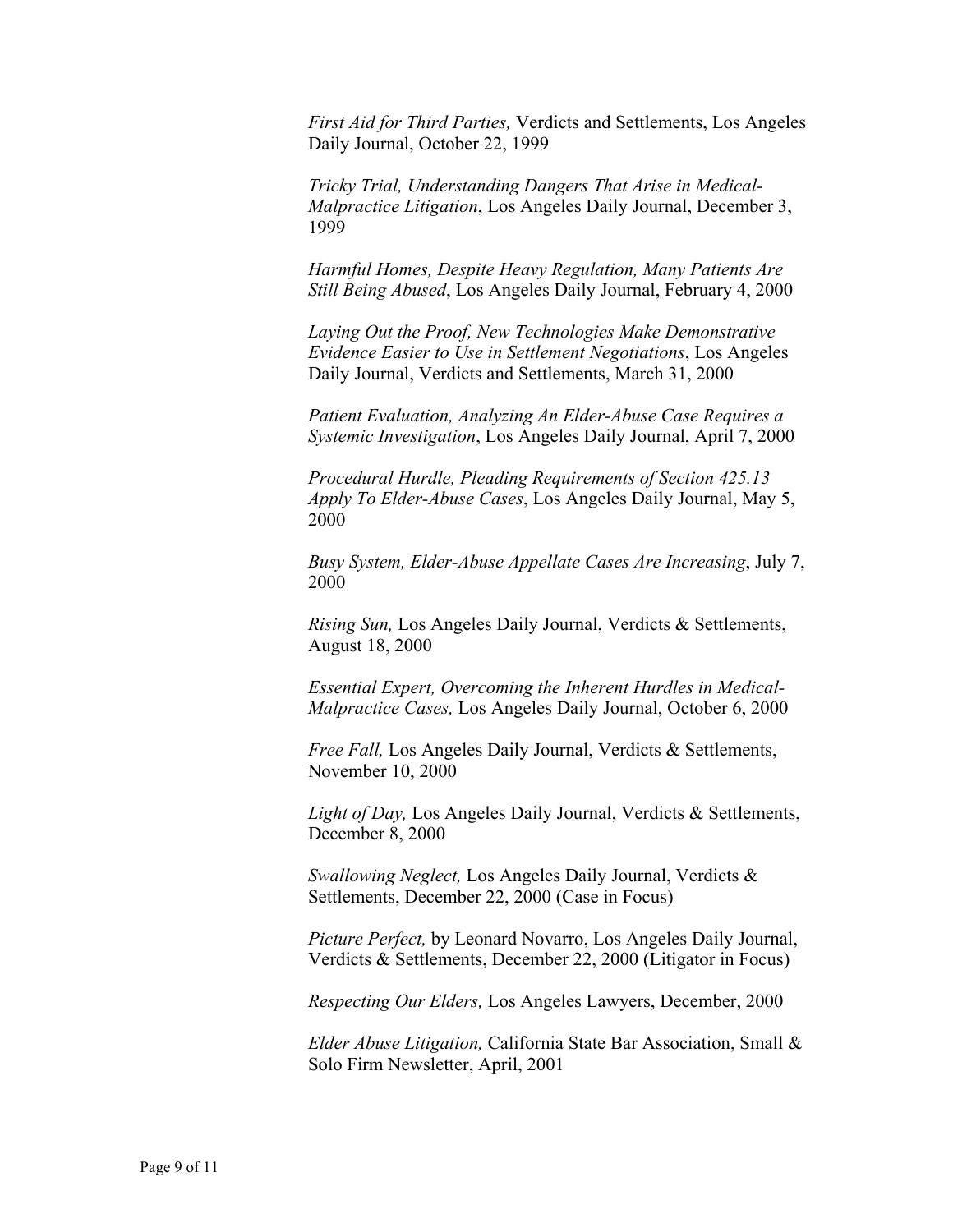*Think Ahead, Summary Judgment and Adjudication Motions Require Careful Study,* Los Angeles Daily Journal, May 17, 2001

*All On Board, Each Chapter Of The American Inns Of Court Helps Its Members Become More Effective Advocates And Counselors And Gain A Keener Ethical Awareness,* Los Angeles Daily Journal, Verdicts and Settlements, June 20, 2001

*Disadvantaged Class – Section 425.13 Motions Not Necessary In Elder Abuse Cases*, Los Angeles Daily Journal, July 2, 2001

*Age Enlightenment*, Los Angeles Daily Journal, Verdicts and Settlements, Ringside Debates Series, September 5, 2001

*How to Stay Out of the Fryeing Pan -- Foundation for Scientific Evidence*, Consumer Attorneys of Los Angeles Association, 19<sup>th</sup> Annual Convention, September, 2001

*The Graying of America*, Law Enforcement Technology, October, 2001 (contributor)

*Byte the Bullet – Small Firms And Solo Practitioners May Be Scared Off By the Steep Prices, But Buying High-tech Gadgets Will Pay Off In the Long Run,* Los Angeles Daily Journal, Verdicts and Settlements, October 24, 2001

*Elder Abuse Law*, California Lawyer, November 2001

*Father Time, Determining the Statute of Limitations in Elder-Abuse Cases*, Los Angeles Daily Journal, December 3, 2001

*Going Too Far,* Los Angeles Daily Journal, Verdicts & Settlements Magazine, April 12, 2002

*How To Win Friends and Influence People in Law (Original Title)*, Los Angeles Daily Journal, Verdicts & Settlements Magazine, July 19, 2002

*Nonverbal Cues Can Give Counsel Vital Information,* Los Angeles Daily Journal, December 8, 2003

*Negotiations and Mediation*, Tort, Trial and Insurance Committee Newsletter, American Bar Association, Winter, 2004

*How to Calculate an Opening Offer*, Los Angeles Lawyer Magazine, March, 2004